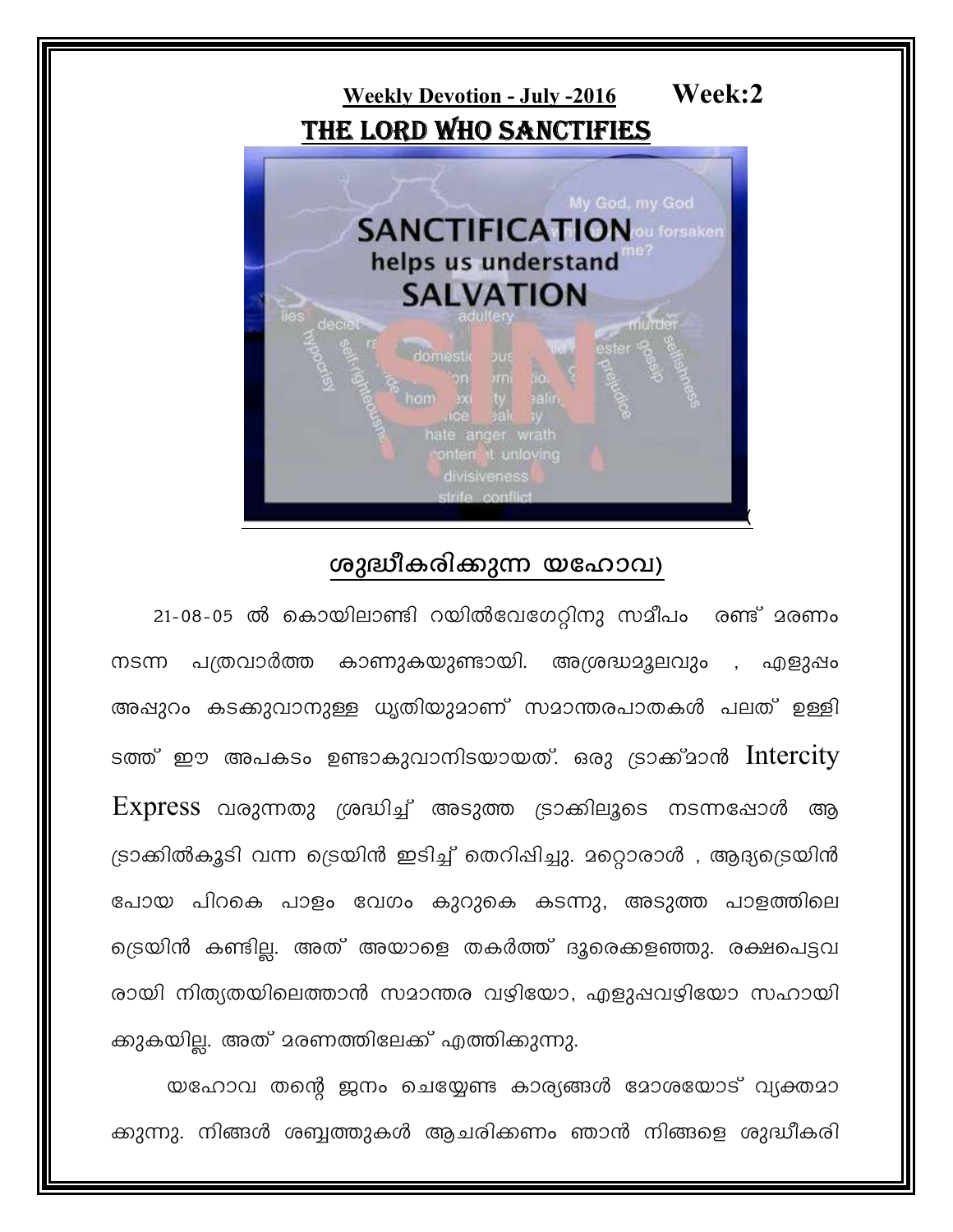ക്കുന്ന യഹോവ ആകുന്നു. (പുറ:31:12). തുടർന്ന് ലേവ്യ(22:22)ൽ പറയുന്നു എന്റെ വിശുദ്ധനാമത്തെ നിങ്ങൾ അശുദ്ധമാക്കരുത് .''ഞാൻ യിസ്രാ യേൽ മക്കളുടെ ഇടയിൽ ശുദ്ധീകരിക്കപ്പെടണം'' ഞാൻ നിങ്ങളെ ശുദ്ധീക രിക്കുന്ന യഹോവ ആകുന്നു.എബ്രായഭാഷയിൽ 'JEHOVA-M'KADDESH' എന്ന് പറയുന്നു. 'JEHOVA-M'KADDESH' is the Holy one who holiness children. demands from **His** 



## ശുദ്ധീകരിക്കുന്ന വിധങ്ങൾ

#### 1.വചനത്താലുള്ള ശുദ്ധീകരണം

്ഞാൻ നിങ്ങളോട് സംസാരിച്ച വചനം നിമിത്തം നിങ്ങൾ ഇഷോൾ ശുദ്ധി യുള്ളവരാകുന്നു.(യോഹ:15:3) ഉദാഹരണമായി യോഹന്നാൻ നാലാമദ്ധ്യാ യത്തിൽ കിണറിന്റെ അരികിൽ വെള്ളം കോരുവാൻ നിൽക്കുന്ന ശമർയ്യ്യ സ്ത്രീയെ കണ്ട യേശു തന്റെ വാക്കുകളാൽ അവളെ ശുദ്ധീകരിക്കുന്നു. അവളുടെ ജീവിതത്തെ അറിയുന്ന വ്യക്തിയാണ് താനെന്ന് യേശു വെളി ഷെടുത്തുന്നു. അവളോട് ദാഹജലം ചോദിച്ചതാരെന്നും, അദ്ദേഹം സൗജ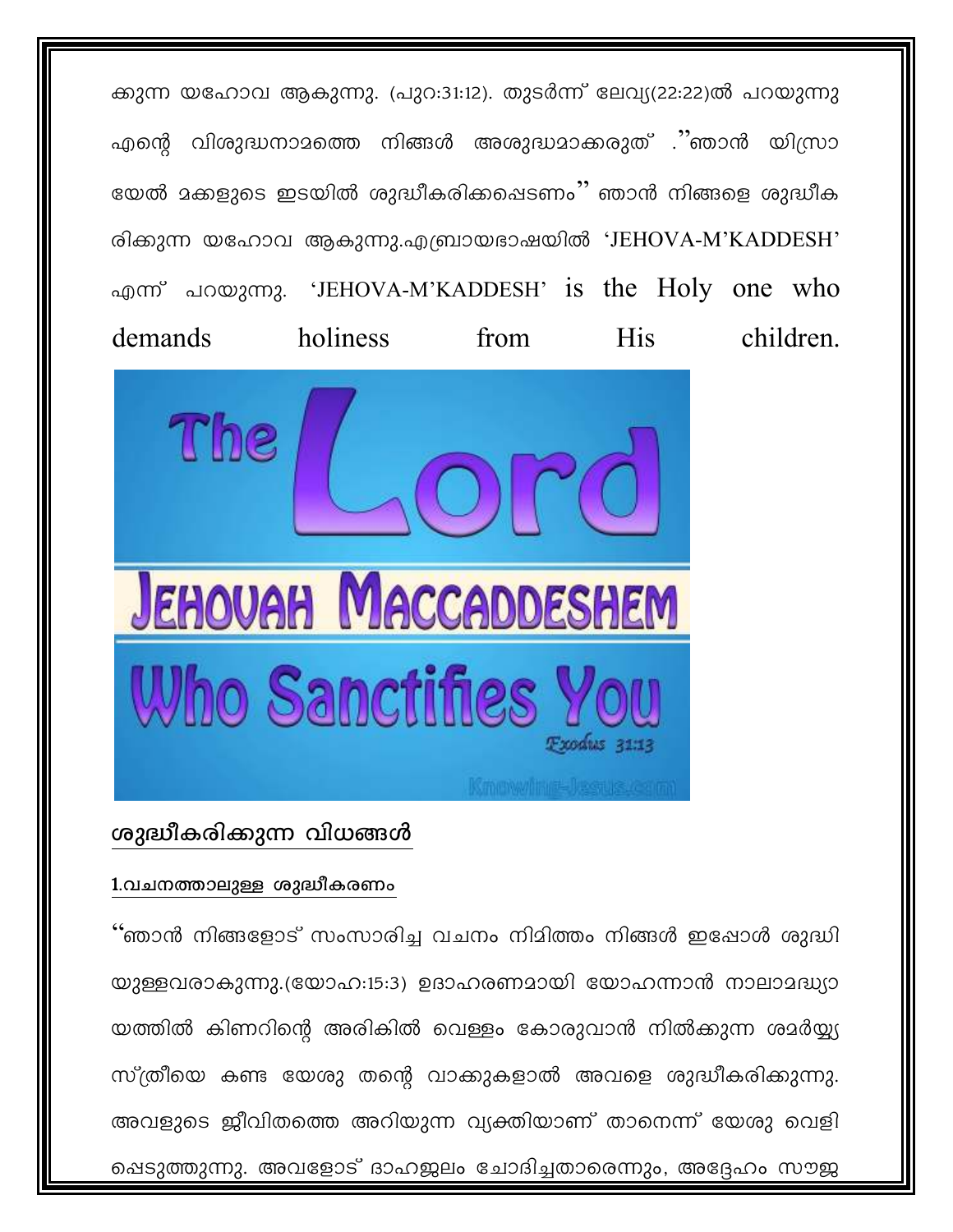ന്യദായി നൽകുന്ന വെള്ളം കുടിക്കുന്നവന് ഒരിക്കലും ദാഹിക്കയില്ലെന്നു മുള്ള അവളുടെ അറിവില്ലായ്മയെ യേശു വ്യക്തമാക്കികൊടുക്കുന്നു. ഈ വെളിഷെടുത്തൽ മൂലം 'യഹൂദൻ' എന്ന വിളിയിൽ ആരംഭിച്ചവൾ 'യജ <u>മാനൻ മുന്ന സംബോധനയിലെത്തി. തുടർന്ന് മറ്റുള്ളവരിൽ നിന്ന് മറച്ചു</u> വച്ച രഹസ്യം (അഞ്ച് ഭർത്താക്കൻമാർ ഉണ്ടായിരുന്നത്)യേശു വെളിപ്പെടു ത്തുകയും ആരാധന എപ്രകാരം ആയിരിക്കേണം എന്നത് പഠിഷിക്കു കയും ചെയ്തു. അവനെ നമസ്കരിക്കുന്നവർ ആത്മാവിലും, സത്യ ത്തിലും അവനെ നമസ്കരിക്കേണമെന്ന ആരാധനയുടെ ആദ്യപാഠം പഠി ച്ചവൾ യജ്ജാനൻ എന്ന വിളി പ്രവാചകൻ എന്നും അവസാനം മശിഹാ എന്ന സംബോധനയിലെത്തുകയും ചെയ്തു. യേശു അവളോട് സംസാ രിച്ചപ്പോൾ വചനമെന്ന നീരൊഴുക്ക് ശക്തിയായി അവളുടെ ഉള്ളത്തെ ശുദ്ധീകരിച്ചു. അതിനാൽ അവൾ യേശുവിനെ രക്ഷകനായി സ്വീകരിച്ചു.

#### (2) ആളെ അയച്ച് ശുദ്ധീകരിക്കുന്ന ദൈവം

തെറ്റിനെ ചൂണ്ടിക്കാട്ടുവാൻ ചിലപ്പോൾ വ്യക്തിയുടെ ഒരു ൈവം മറ്റൊരു വ്യക്തിയെ അയയ്ക്കുന്നു. 51-ാം സങ്കീർത്തനത്തിൽ ദാവീദു രാജാവ് ചെയ്ത തെറ്റിനെ ബോദ്ധ്യപ്പെടുത്തുവാൻ ദൈവം നാഥാൻ പ്രവാചകനെ അയച്ചതിന്റെ പരിണിതഫലം കാണുന്നു. വ്യക്തിപരമായി നമ്മെയും ദൈവം അറിയുന്നുണ്ട്. അതിനാൽ നമ്മെയും ശുദ്ധീകരണ ത്തിൽ നിർത്തുവാനായി തന്റെ വചനവുമായി പലരെയും പലമാധ്യമങ്ങൾ

വഴി ദൈവം അയയ്ക്കുന്നു. നാം അത് ഏറ്റെടുക്കാറുണ്ടോ ? മനസ്സിലാക്കിയ രാജാവ് ദൈവമുമ്പാകെ തെറ്റ് താൻ പാപം ചെയ്തു എന്ന് സമ്മതിക്കുന്നു. തെറ്റിനെ ന്യായീകരിക്കുന്ന സമൂഹത്തിന് ഇതൊരു പാഠമാകട്ടെ. കടുംചുവപ്പായ എന്റെ പാപം ഹിമത്തേക്കാൾ വെളുക്കുവാൻ എന്നെ അങ്ങ് തന്നെ നന്നായി കഴുകേണമേ എന്ന്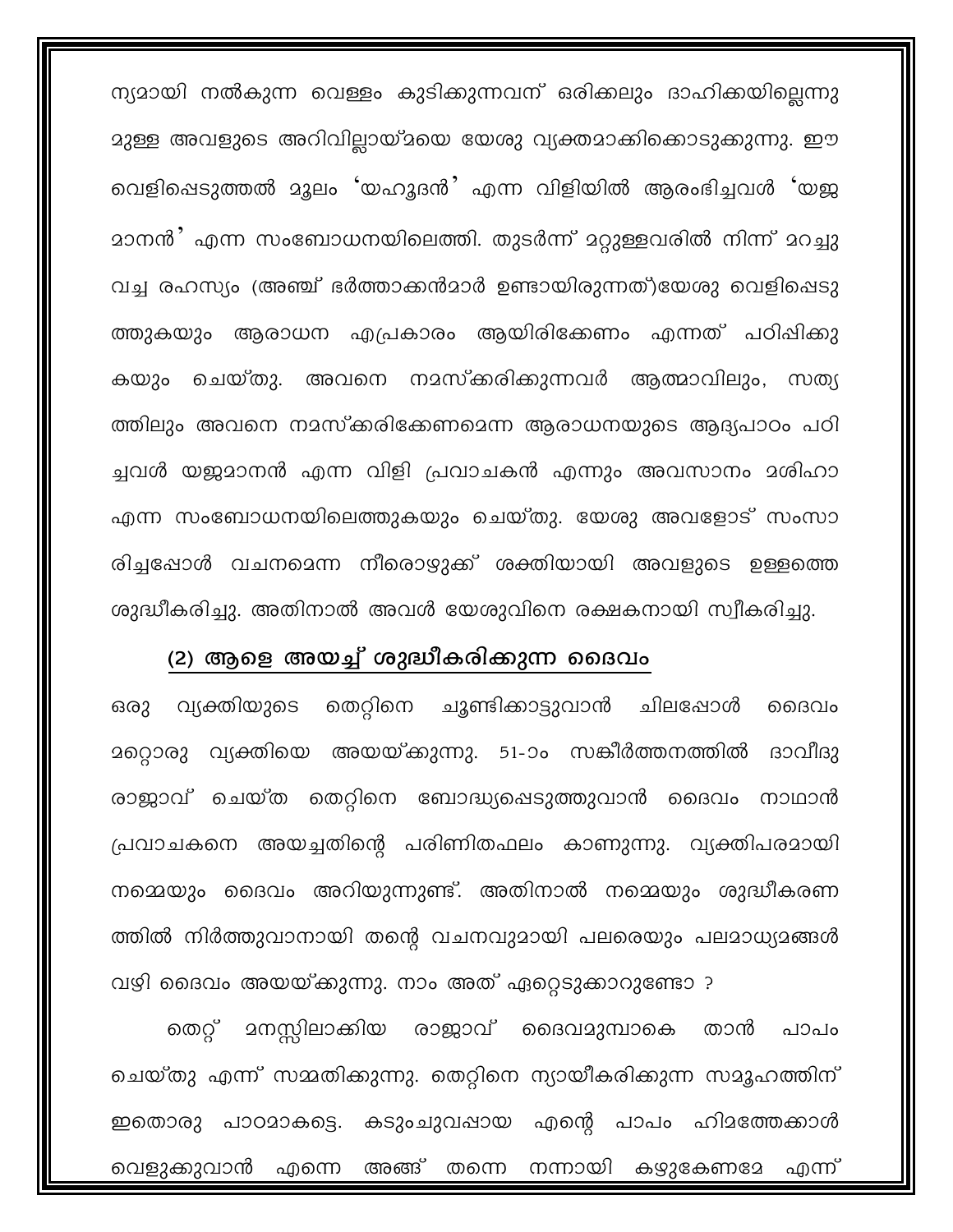തകർന്നും നുറുങ്ങിയതുമായ ഹൃദയത്തോടെ ആവശ്യക്കാരൻ യാചിക്കു ന്നു. സർവ്വശക്തനായ ദൈവം കൃപയാകുന്ന കാരം ഇട്ട് കഴുകിയാൽ മാത്രമേ അത് വെണ്മയുള്ളതാകുകയുള്ളൂ. നമ്മിൽ പാപബോധം വരു

ത്തുവാൻ, ദൈവം അയയ്ക്കുന്ന മാർഗ്ഗത്തെ മനസ്സിലാക്കി സ്വീകരിക്കുക യഹൂദാതസ്ഥനായി ക്രിസ്ത്യാനികളെ ഉപദ്രവിച്ചു നടന്ന പൗലോസിനെ തന്റെ പ്രകാശത്താലും ശബ്ദത്താലും വീണ്ടെടുത്ത ദൈവം അനന്യാസി നെയാണ് പൗലോസിന്റെ അടുക്കലേക്കയച്ചത്. എന്നാൽ അന്നും ഇന്നും മുൻപ് മുടിച്ച വിശ്വാസത്തെ പ്രസംഗിക്കുന്ന പൗലോസിനെ നോക്കി സഭ <u>ാഹത്വ</u>ഷെടുത്തുന്നു. യേശുവിന്റെ രക്തം സകലപാപവും ൈവത്തെ പോക്കി നമ്മെ ശുദ്ധീകരിക്കുന്നു എന്ന് യോഹന്നാന്റെ ലേഖനം (1:7)ൽ കാണുന്നു. അതിനാൽ പാപബോധമുള്ളവരായി ശുദ്ധീകരിക്കണം പ്രാപി ഷാൻ നമുക്ക് ഏല്പിച്ചു കൊടുക്കാം.

#### (3) പരിശോധനകളാലുള്ള ശുദ്ധീകരണം.

ഒരിക്കൽ ഒരു വിദേശി കളിമൺ പാത്രം നിർമ്മിക്കുന്നത് കാണുവാൻ കുശ വന്റെ പണിശാലയിലെത്തി.മുറിയുടെ മൂലയിൽ കൂട്ടിയിട്ടിരിക്കുന്ന കളി ദൺ കൂന തടികൊണ്ടുള്ള ചുറ്റികയാൽ ഒരാൾ അടിച്ച് പൊടിക്കുന്നത് കണ്ട വിദേശി നിങ്ങൾ എന്തിനാണ് ഇങ്ങനെ ചെയ്യുന്നത് എന്ന് ചോദിച്ചു. കാത്തിരുന്ന് കാണുക എന്നാണ് മറുപടി ലഭിച്ചത്. വായു കണങ്ങൾ കുമി പൊട്ടിചിതറുന്നതും വിദേശി കണ്ടു. തുടർന്ന് ളകളായി ഉയരുന്നതും മനോഹരമായ പാത്രം ഉണ്ടാക്കുന്നതും അദ്ദേഹം കണ്ടു.

പത്രോസിന്റെ ജീവിതത്തിലെ ചില കുമിളകൾ പൊട്ടിച്ചുകളഞ്ഞാണ് അവനെ മാനപാത്രമാക്കിയത്. ഓരോ യേശു പ്രാവശ്യവും യേശു അവന്റെ അടുക്കലെത്തിയത് അവനെ തള്ളിക്കളയുവാനല്ലായിരുന്നു.